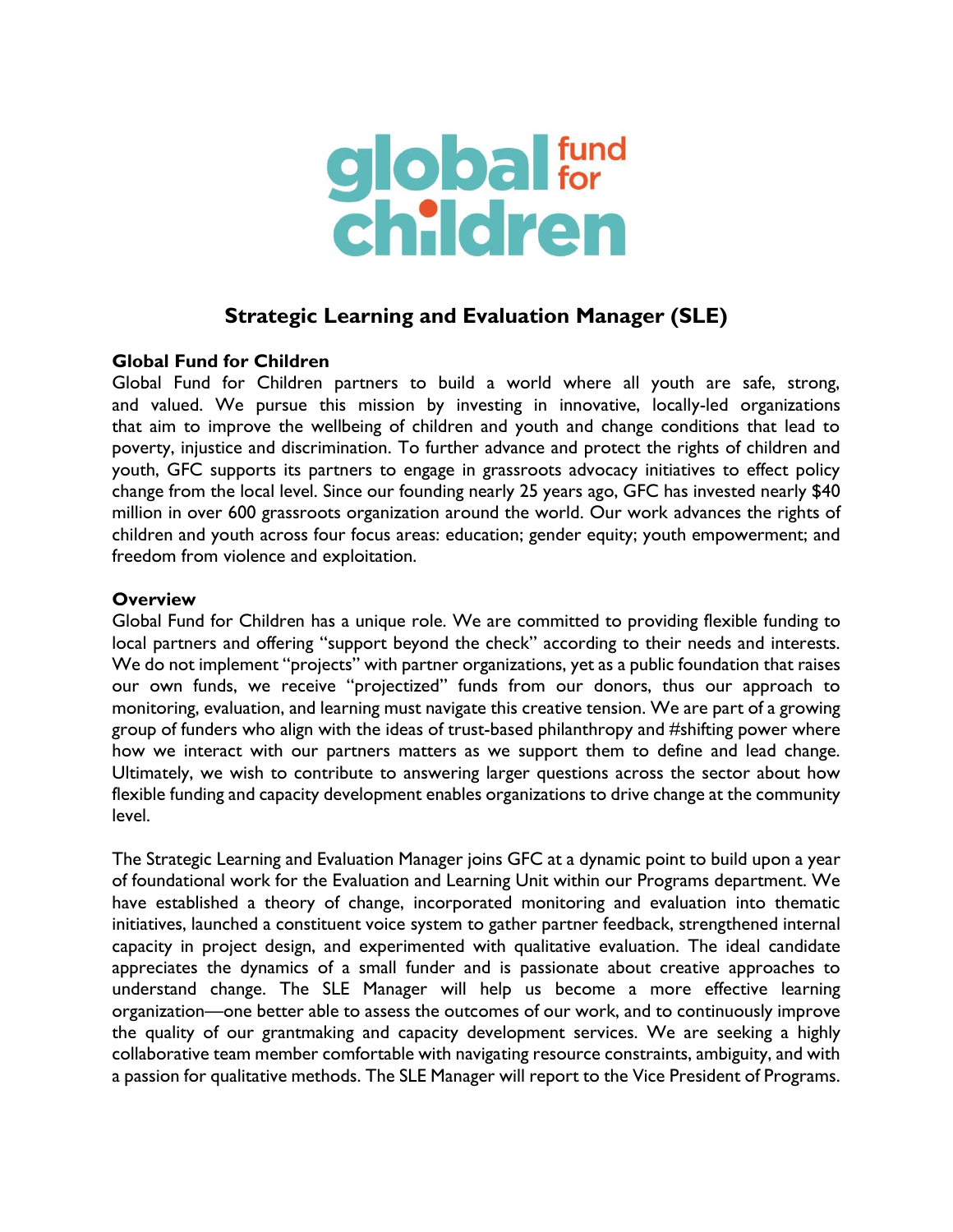## **Responsibilities:**

- Develop a set of monitoring, evaluation and learning principles to guide decision-making and learning
- Contribute to creating the organizational culture and processes necessary to translate evidence into action and drive learning
- Develop GFC's learning agenda in line with the organization's two-year strategy
- Finalize grantmaking metrics and establish a process and format for sharing with management team for regular analysis
- Finalize a modest number of indicators, their definitions and processes for data collection to track outcomes across portfolios that enables GFC to analyze our results in a more systematic way
- Provide oversight of data collection, management, governance, and analysis systems and procedures in close collaboration with the Director of Global Grantmaking
- Manage constituent voice system to generate feedback from partners and share with management team and partners
- Strengthen internal team capacity in monitoring, evaluation, feedback, and learning practices through individual and small group coaching, workshops, etc. as relevant
- Collaborate with program officers and directors to synthesize, analyze, and share learnings from partners' work
- Contribute to project design processes to ensure alignment between problems, approach, activities and expected results and provide guidance for relevant sections of funding proposals
- Guide and manage periodic reviews and evaluations of particular thematic/regional initiatives through contributing to terms of reference, selection, and engagement with incountry evaluation consultants and disseminating findings
- Champion innovative methods such as outcome harvesting, photo voice, most significant change, and beyond to explore their relevance to GFC and partners' work
- Support Programs team to hire, orient and serve as a resource to in-country monitoring, evaluation, and learning expertise for particular initiatives
- Connect with a community of peers around evaluation and learning practices for funders and contribute to field building through writing and speaking publicly with insight from GFC's experience
- Recruit and supervise interns, fellows, part-time staff or other support to bring additional resources to GFC's evaluation and learning efforts

## **Desired Qualifications, Experience and Skills:**

- Advanced skills in monitoring, evaluation, feedback, and learning methods, with special emphasis on qualitative methods
- Eight or more years of experience in supporting strategic learning and evaluation with a strong preference for foundation experience
- Direct experience creating simple monitoring and evaluation systems for various thematic initiatives; particularly that involve grantmaking, capacity development and network building